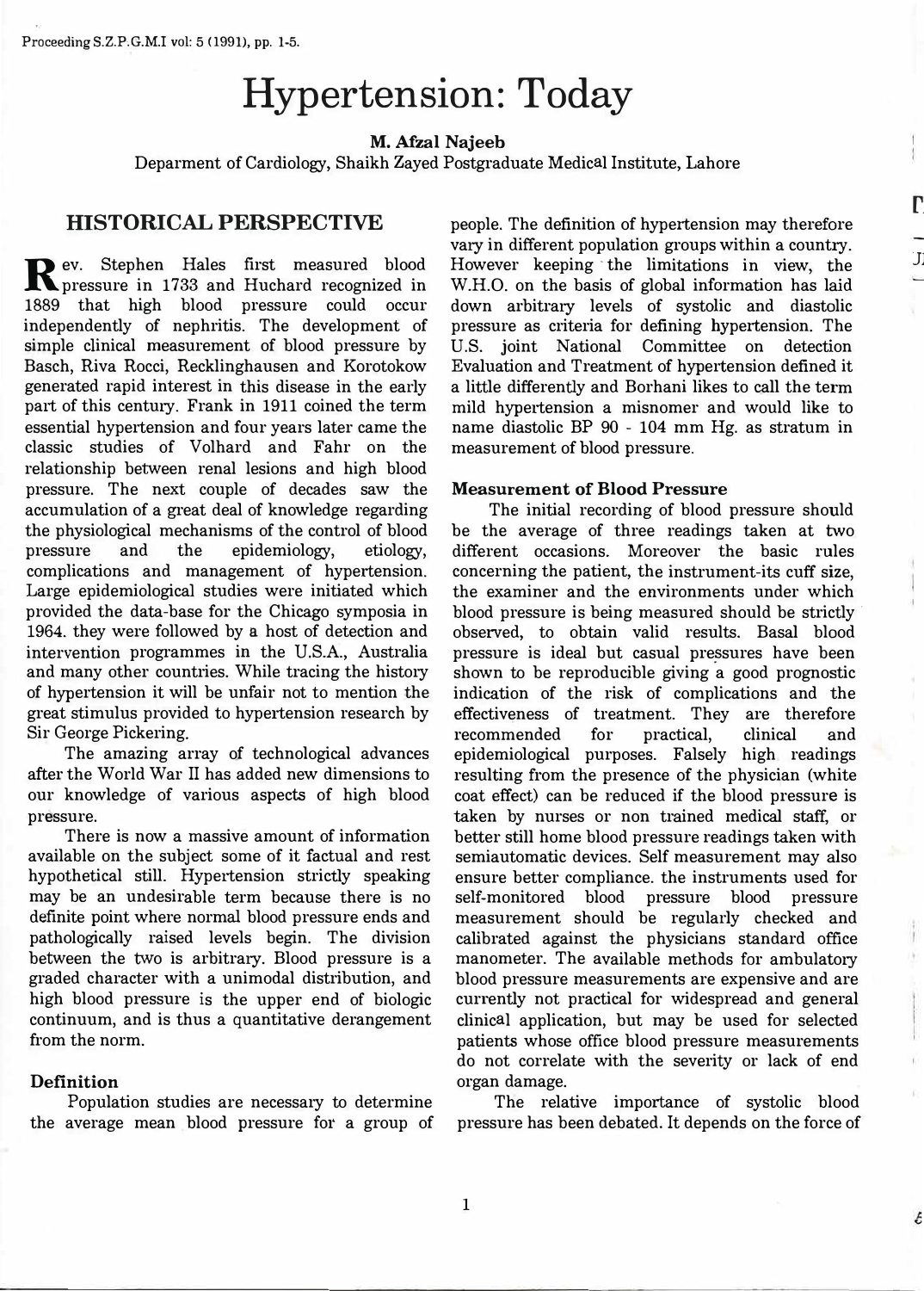cardiac contraction. It increases as the aortic compliance falls. Diastolic blood pressure on the other hand increases with peripheral resistance and decreases with a fall in heart rate. Thus the factors increasing systolic blood pressure may not increase the diastolic blood pressure and vice versa. Also diastolic blood pressure is a much more important determinant of coronary artery blood flow whereas systolic blood pressure determines the peak pressure in the cerebral circulation. It has also been shown that down-ward fluctuations in diastolic blood pressure are more dangerous to the heart than the brain and this may be the reason why antihypertensive treatment is more beneficial in preventing strokes than heart attacks. Despite the divergence between systolic and diastolic blood pressure and the differences in the pathophysilogical mechanisms affecting the two has not been established conclusively that either of them has a greater effect on morbidity or mortality. Systolic and diastolic blood pressure therefore, merit equal importance. Similarly isolated systolic hypertension may be as important as isolated diastolic hypertension

### Epidemiology

The prevalence of hypertension depends on the criteria used to define the condition as well as several other factors. The W.H.O. overall world figures vary between 8 - 18% while the prevalence in some highly industrialized countries is above 25%. In USA Hypertension Detection Follow-up Programme it was 23% with 60 million people having BP above 140/90 mm. In many developing countries there is a progressive increase in the prevalence of hypertension and according to a WHO report it is already at an epidemic stage in some of them. The prevalence of hypertension in some group in developing countries is now about the same magnitude as in Finland - a country with one of the highest viz  $28\%$  prevalence rate of hypertension among the middle age population.

There is no exact data available regarding the prevalence of hypertension in Pakistan, and according to a few available epidemiological surveys the rates vary widely between  $7 - 17\%$ . The preliminary results of a recent multicentre survey reveal the overall prevalence to be 9.33%, and females were affected more frequently 12.5% as compared to male counterparts 7.03%. The prevalence in all groups increased with age.

#### **Etiology**

The precise etioleogy of any form of raised B.P is obscure. However, in up to 5% of hypertensives, there may be an identifiable cause. This figure may vary as a result of selection bias but a number of population based studies support the view that in 95% of all hypertensives there will be no recognizable cause. the extent of investigations which should be undertaken to exclude secondary causes may therefore be moderated by this knowledge. Extensive use of high technology diagnostic investigations may not only be unrewarding but definitely wasteful except in the subgroup of young hypertensives and in patients with clinical and laboratory evidence suggestive of a secondary cause.

Although our knowledge regarding the etiology of essential hypertension is grossly inadequate, a number of modifiable predisposing factors have already been identified and newer ones are being discovered. Essential Hypertension is said to be a heterogeneous disorder with complex interplay of multiple and interacting genetic and environmental factors. According to some workers it is a biochemical multiform. Genetic susceptibility provides the permissive background but it requires environmental factors to trigger the tendency. Thus the lifetime blood pressure trend of an individual is engendered by the impact of diverse environmental factors upon his genetic constitution. The degree of hereditability of a biologic variable like blood pressure is an individual, has to be viewed in the context of his interface with the total environment. Hypertension may develop due to the cumulative action of many minor genes being above a certain threshold.

#### **Pathogenesis**

The pathogenesis of primary hypertension and even of a number of cases of secondary hypertension is not possible to explain despite different approaches to hypertension research. The disease may be precipitated by various derangements in factors affecting the cardiac output and peripheral resistance, with the kidney providing the triggering mechanism. Twenty five years ago renin-angiotensin system was thought to contribute to blood pressure elevation only in patients with renovascular hypertension. The situation changed dramatically and the renin angiotensin system is now recognized as a major factor contributing to the regulation of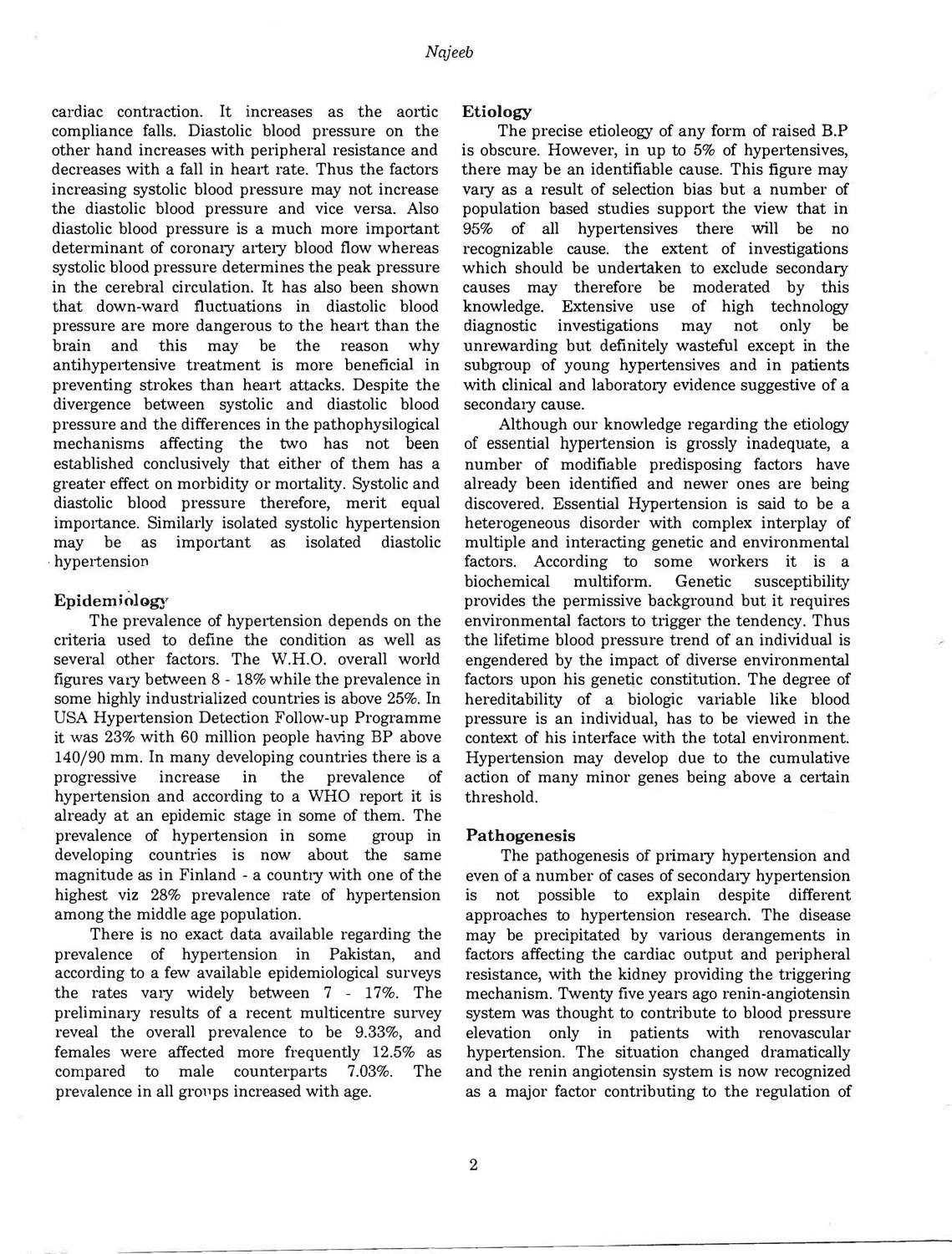peripheral vascular resistance, and converting enzyme inhibitors are now being widely used to treat hypertension. The latest research has focussed its attention on angiotensin II, not only as a potent vasoconstrictor but more importantly as a trophy harmony or growth factor responsible for the structural changes in the arterial wall and heart. More recently it has been discovered that, in addition to the classic endocrine system in which ANG-II is generated in blood and reaches the great target organs via the circulation, the components of Renin Angiotensin System are also found in the tissues themselves especially in the vascular wall.

A new line of research has become increasingly absorbing in the past few years and this concerns the hypothesis that hypertension is part of a metabolic syndrome with cardiovascular consequences. The association of high blood pressure with obesity and diabetes both conditions with insulin resistance has been established for long. But hypertension is now associated with insulin resistance independently of overweight. A decreased insulin sensitivity and the compensatory insulin increase mark the start of metabolically blood pressure increase. It is postulated that essential hypertension is an insulin resistant state and this insulin resistant hypertension and insulin resistance is directly correlated with the severity of hypertension. Insulin resistant and hyperinsulinaemia are primary defects which induce hypertension per se by stimulation of tubular sodium absorption and expansion of extracellular fluid volume and by increasing sympathetic activity.

Multicultural dietary studies suggest that the level of habitual salt consumption in a society is linked to the prevalence of hypertension. It is estimated that industrialized societies absorb up to 100 times more salt than their prehistoric ancestors but some primitive societies still exist who consume little salt and in whom hypertension is virtually unknown. Although a very high intake of Sodium chloride (more than 14 g.d/day) will cause a detectable increase in blood pressure and a very low intake will reduce blood pressure, there are many unanswered questions regarding the relationship. It is possible that only genetically salt-sensitive person are prone to develop an increase in arterial pressure in response to a high salt intake, or else a high salt intake needs the presence of other markers or other environmental factors to produce high blood pressure.

Potassium is a major intracellular cation mainly involved in maintaining membrane potential. It has been postulated that it may have some correlation with the level of blood pressure or the pathogenisis of hypertension is as yet available. Trials of dietary potassium supplements in patients with essential hypertension have not yet produced convincing results.

Calcium, Magnesium and some trace elements have been implicated in the regulation of blood pressure. Arterial pressure is primarily regulated by contraction and relaxation of vascular smooth muscle. Calcium ion is directly involved in both neurogenic and hormonal interaction responsible for cellular and molecular processes producing smooth muscle contraction. Several epidemiological studies have suggested an inverse relationship between dietary intake of calcium and blood pressure. There is evidence that magnesium too may have a role in blood pressure regulation. But it is still highly premature to make any definite recommendations regarding changes in the dietary intake of Ca and mag. Again there are no firm data to suggest that any of the trace elements play a significant role in the pathogenesis of hypertension.

Excess of special nutrients like proteins may contribute to higher blood pressure while polyunsaturated fatty acids may have to opposite effect. Low energy food intake is believed to be associated with lower blood pressure levels. caffeine and nicotine do cause an immediate rise in blood pressure but neither is associated with persistently elevated blood pressure.

A high intake of alcohol has been found to be associated with high blood pressure in a number of studies, but the mechanism of the association is not yet clear. There is no casual relationship between smoking and hypertension.

Psychological influences have been presumed to produce physiological effects including elevation of blood pressure. Acute psychological stress does not produce any sustained rise of blood pressure. However, major sociocultural changes involving long term exposure to adverse psycho-social circumstances due to rapid urbanization and mass migration may lead to hypertension. Such situations entail modification of many environmental factors simultaneously such as directly changes, noise, and the fears, apprehension and stress of the new environments. Cardiovascular diseases especially hypertension are associated with modern day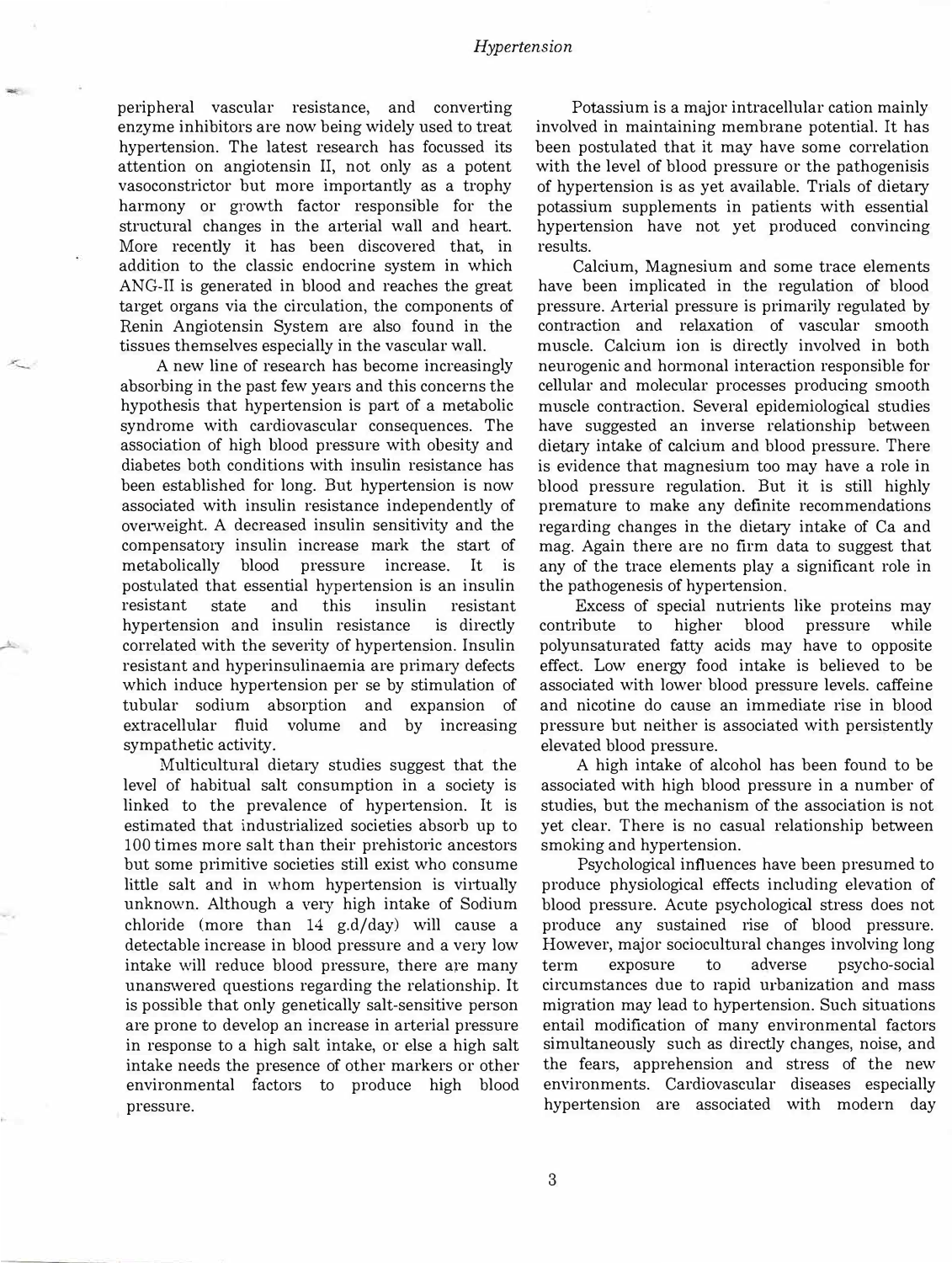lifestyle of the industrialized world which are rapidly being imitated in the developing countries due to an explosion of mass media communication. For good reasons therefore these diseases are called diseases of lifestyles, the modern ills or the new communicable disease.

A higher prevalence of hypertension has been found in several studies in persons of lower social status, in lower income and less educated groups. Residence in urban or rural areas also has a bearing. High attitude has been claimed to have a beneficial effect on blood pressure. Highlanders generally manifest low average mean blood pressure.

Regular physical exercise is generally believed to produce haemodynamic changes that minimize overall cardiovascular risk, but the evidence that it may directly reduce blood pressure is still weak. It may however, inculcate a healthier life-style including less intake of sodium, fat and alcohol more relaxation and less reaction to stress which may have a salutary effect on blood pressure.

#### **Management**

The basic principles underlying management of hypertension include:-

- 1. Hospitalization In HTN crises, refractory and complicated HTN and HTN in pregnancy.
- 2. Appropriate diagnostic workup to find the cause of HTN and assess the target organ damage.
- 3. A known cause of HTN may not always be amendable to radical surgical treatment.
- 4. Once HIGH BP has persisted for sometime in a case of secondary HTN, it may no be abolished even after the cause is removed.
- 5. Education of the patient regarding the disease and its management allaying their fears and apprehensions.
- 6. Withdrawal of prohypertension drugs like contraceptives, NSAID.
- 7. Using the simplest possible regime of drugs.
- 8. Combination of drugs with different modes of action in smaller doses thus minimizing the dose dependent side effects.
- 9. Avoidance· of precipitous reduction of blood pressure except in crisis.
- 10. Recognizing that HTN is not always a life long disease
	- a. Stepwise reduction of drugs and their eventual Withdrawal is possible in some cases.

b. Spontaneous remissions may occur in some cases.

The goal of treatment of hypertension is to achieve and maintain the both systolic and diastolic at normotensive levels and to prevent morbidity and mortality due to hypertensive vascular disease.

#### **Non·pharmacologic Approach**

Non-pharmacologic approaches should be used as definitive intervention initially in cases of mild hypertension and as an adjunct to drug therapy in all cases of hypertension. In mild hypertension without any complications there is no hurry to institute drug therapy and a trial of nonpharmacologic therapy should be continued for 3-6 months. This includes wt. reduction, restriction of sodium, relaxation and biofeedback therapies, regular aerobic exercise programmes, modification of dietary fats - and giving up smoking. All this virtually amounts to a change of life-style and will require proper counselling which is time consuming. Nonpharmacologic therapy is, therefore difficult to institute and it is certainly easier to prescribe a pill. Moreover NPT has no commercial advocates to convince the medical practitioners.

#### **Drug Therapy**

Drug treatment is indicated in cases where nonpharmacologic therapy alone has failed and initially in all cases of moderate to severe hypertension. Other factors influencing the decision to initiate drug therapy and the choice of drugs are, target organ involvement, presence of other concomitant diseases, race, age, etc. and the limitations imposed by their side effects and cost effectiveness. The latter factor is especially pertinent in the developing countries, because antihypertensive drug therapy is invariably required for life and involves the largest use of long term drug therapy. It is also the most important determinant of compliance.

Drug therapy of hypertension was in the docks for quite some time because of the severe disabling side effects produced by the older drugs. They were regarded as a greater nuisance than the discomforts of the disease itself. But with the advent of newer less toxic drugs, this conflict has vanished and drags are no longer prosecuted for harming the patients.  $\bar{r}$ may be said that the hypotensive drugs introduced over the last decade have almost revolutionized the